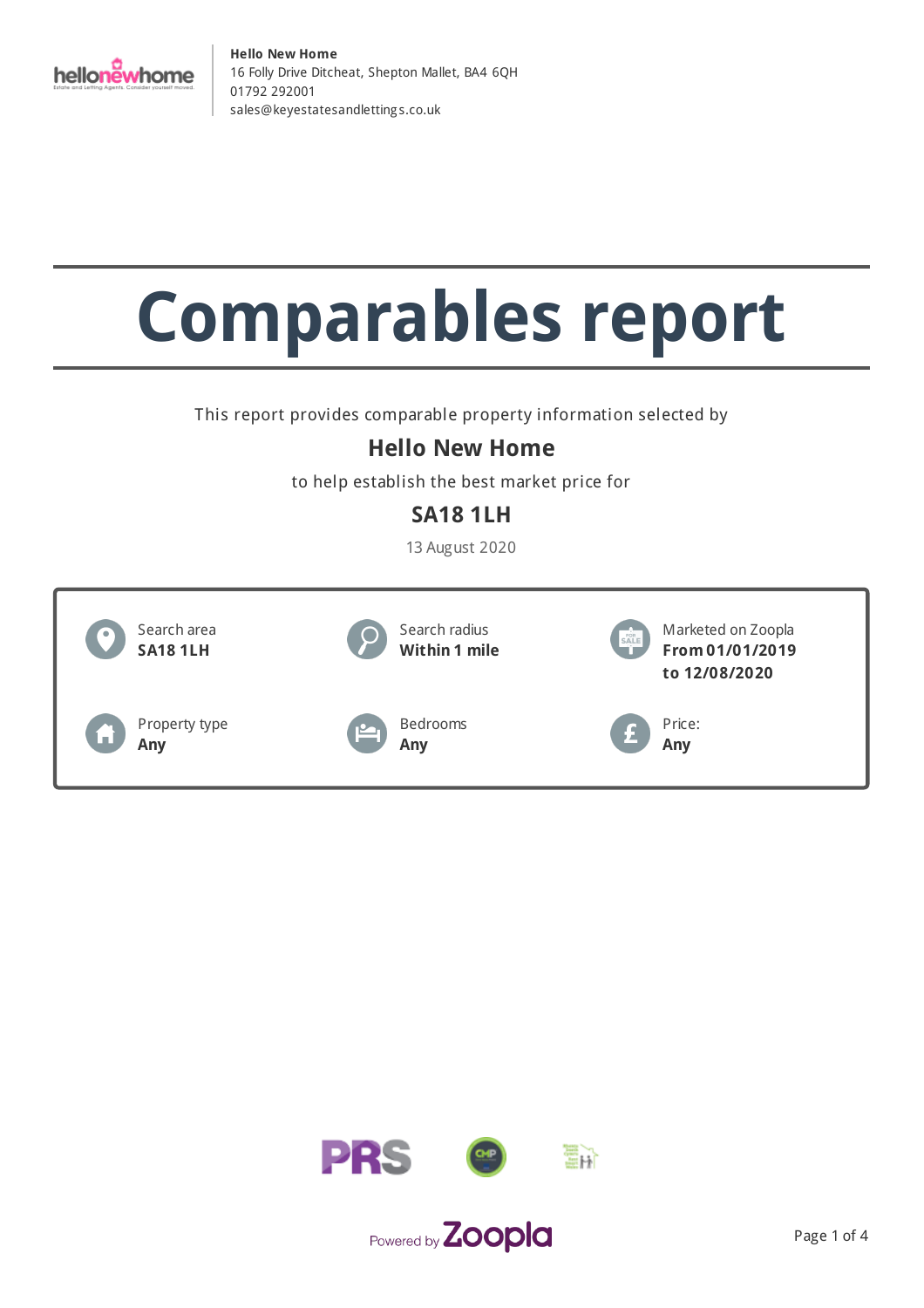

## **Comparable properties**



## **Comparable sale properties**

| CON |                             | £125,000<br>116 Cwmamman Road, Garnant, Ammanford SA18 1NB<br>Dis <sup>1</sup> |  |  |
|-----|-----------------------------|--------------------------------------------------------------------------------|--|--|
|     | $\mathbb{H}$ 3              | Semi-detached house / Freehold Sale date: Mar 2020                             |  |  |
|     | Sale date:<br><b>Price:</b> | Mar 2020<br>£125,000                                                           |  |  |



#### **£125,000**  $\bf{B}$

**Distance:** 0.29 miles 21 Dynevor Road, Garnant, Ammanford SA18 1NP **2 Semi-detached house Sale date:** Mar 2020

**Sale date: Price:**

Mar 2020 £125,000



**Distance:** 0.12 miles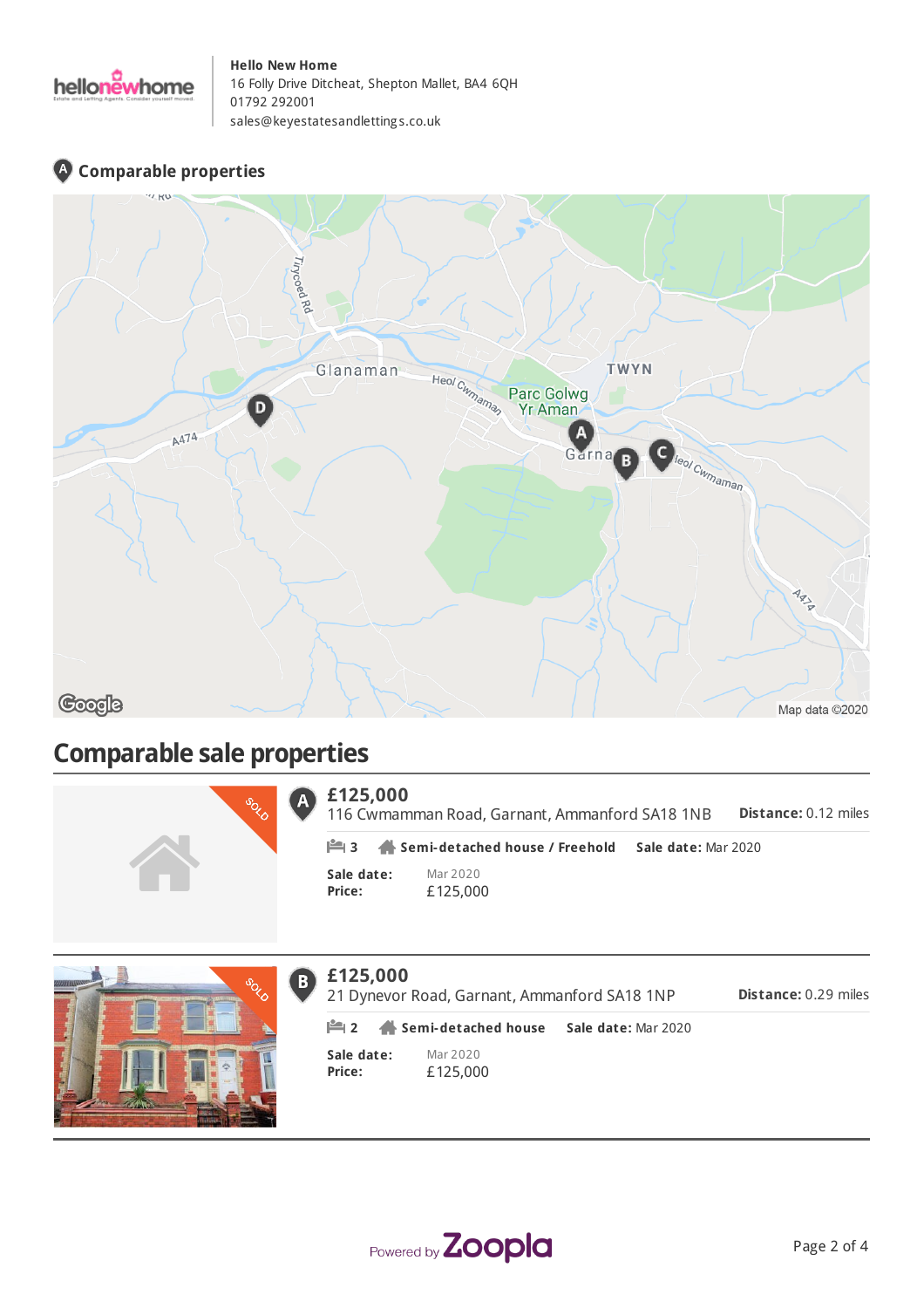

## **Comparable sale properties**



| £155,000             | <b>Distance: 0.39 miles</b><br>3 Stepney Road, Garnant, Ammanford SA18 1NN |                     |  |  |  |
|----------------------|----------------------------------------------------------------------------|---------------------|--|--|--|
| $\mathbb{H}$ 3       | Semi-detached house / Freehold                                             | Sale date: Aug 2019 |  |  |  |
| Sale date:<br>Price: | Aug 2019<br>£155,000                                                       |                     |  |  |  |



#### **£117,950** D)

**Sale date: Price:** Apr 2020 £117,950 Oct 2008 £82,000 **Distance:** 0.93 miles 2 Maesgrenig, Glanamman, Ammanford SA18 1EZ **3 Semi-detached house / Freehold Sale date:** Apr 2020

## **Average home values nationwide**